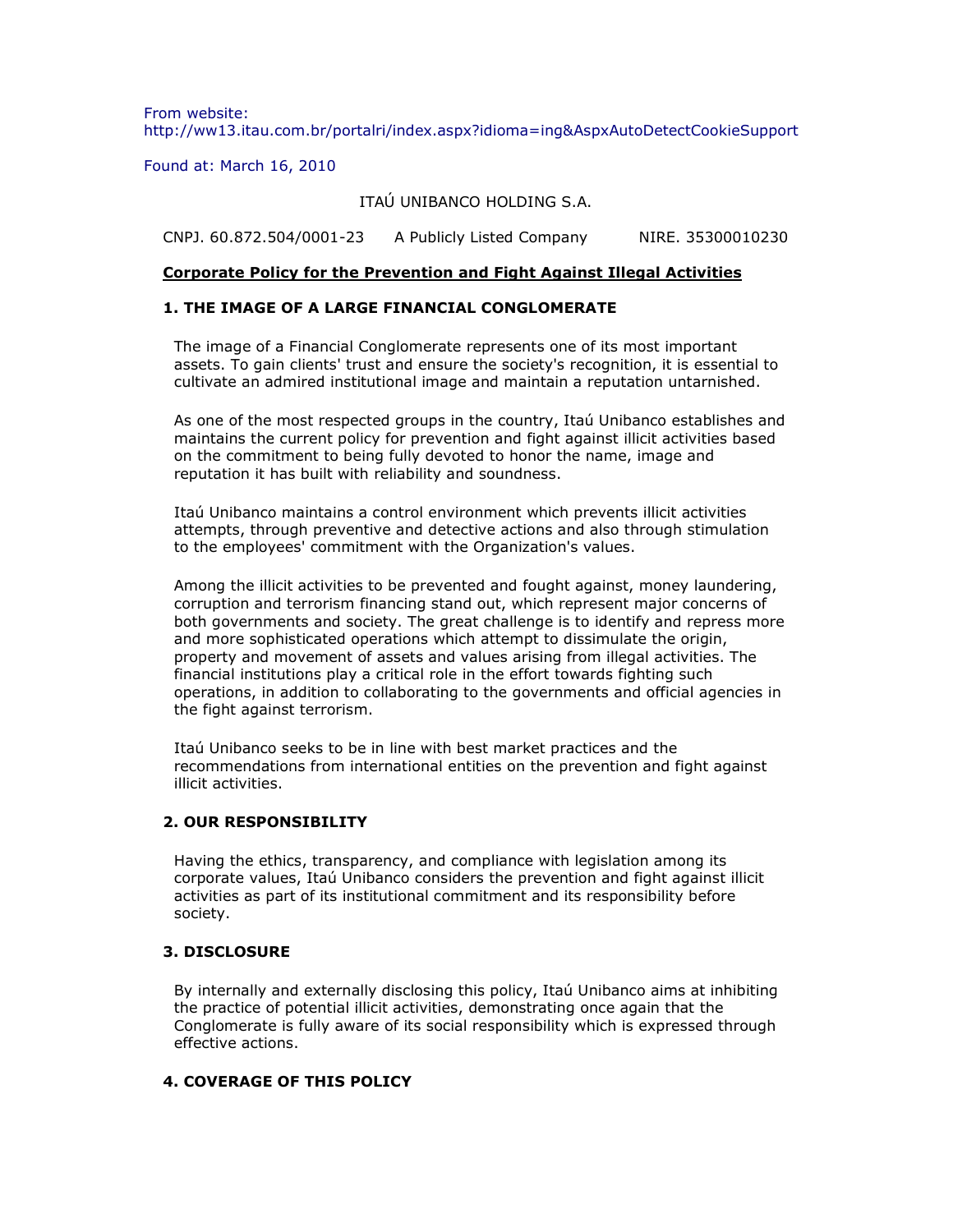The guidelines of this policy shall be followed by all companies of Itaú Unibanco Financial Conglomerate. Additionally, they guide the operations of its unities abroad, observing the legislation of the countries in which they operate. In case of conflict between Itaú Unibanco policy and the local legislations where the entities are located, the strictest standard shall prevail, as long as it does not infringe the local legislation.

# **5. CORPORATE GOVERNANCE POLICY AND CODE OF ETHICS**

The effort to avoid that Itaú Unibanco's products and services are used in illicit activities originates from the application of values expressed in its Corporate Governance Policy, ruled by the Ethics Code.

The Corporate Governance is oriented to transparency, strict compliance with the rules and regulations, cooperation with police and legal authorities and the permanent vocation to development.

The Code of Ethics guides management's and employees' decisions, regardless of their hierarchical position in the relationship with several segments of the public within the Organization.

# **6. ILLICIT ACTIVITIES TO BE FOUGHT**

There are several kinds of activities that make up illicit activities, including the many modalities of fraud, money laundering operations, corruption and terrorism financing.

Examples of fraud are: misappropriation of assets, adulteration and falsification of documents and financial data, electronic fraud, misuse of privileged information and acts of intentional omission/manipulation of transactions, records and financial statements. All these practices are harmful to the company and society.

Typical money-laundering operations are those that introduce funds arising from illegal activities into the circles of legitimate economic activity. These are practices that facilitate drugs and weapons traffic, smuggling, kidnapping, corruption, financing of terrorism and crimes against the public administration.

### **7. ACTIONS FOR THE PREVENTION AND FIGHT AGAINST ILLEGAL ACTIVITIES**

Based on this corporate policy and in order to prevent Itaú Unibanco's products and services from being used in illegal operations, Itaú Unibanco's Management has been adopting a series of measures, rules and procedures, such as:

### **7.1 Control Environment**

The objective of the measures adopted by Itaú Unibanco is the compliance with the guidelines of this policy for the prevention and fight against illegal activities. The awareness, attitude and actions of Management are reflected in an adequate control environment which translates into this policy and its corresponding procedures, methods and organizational structure. Risk management, internal controls, compliance, internal auditing and corporate security are some of the areas involved.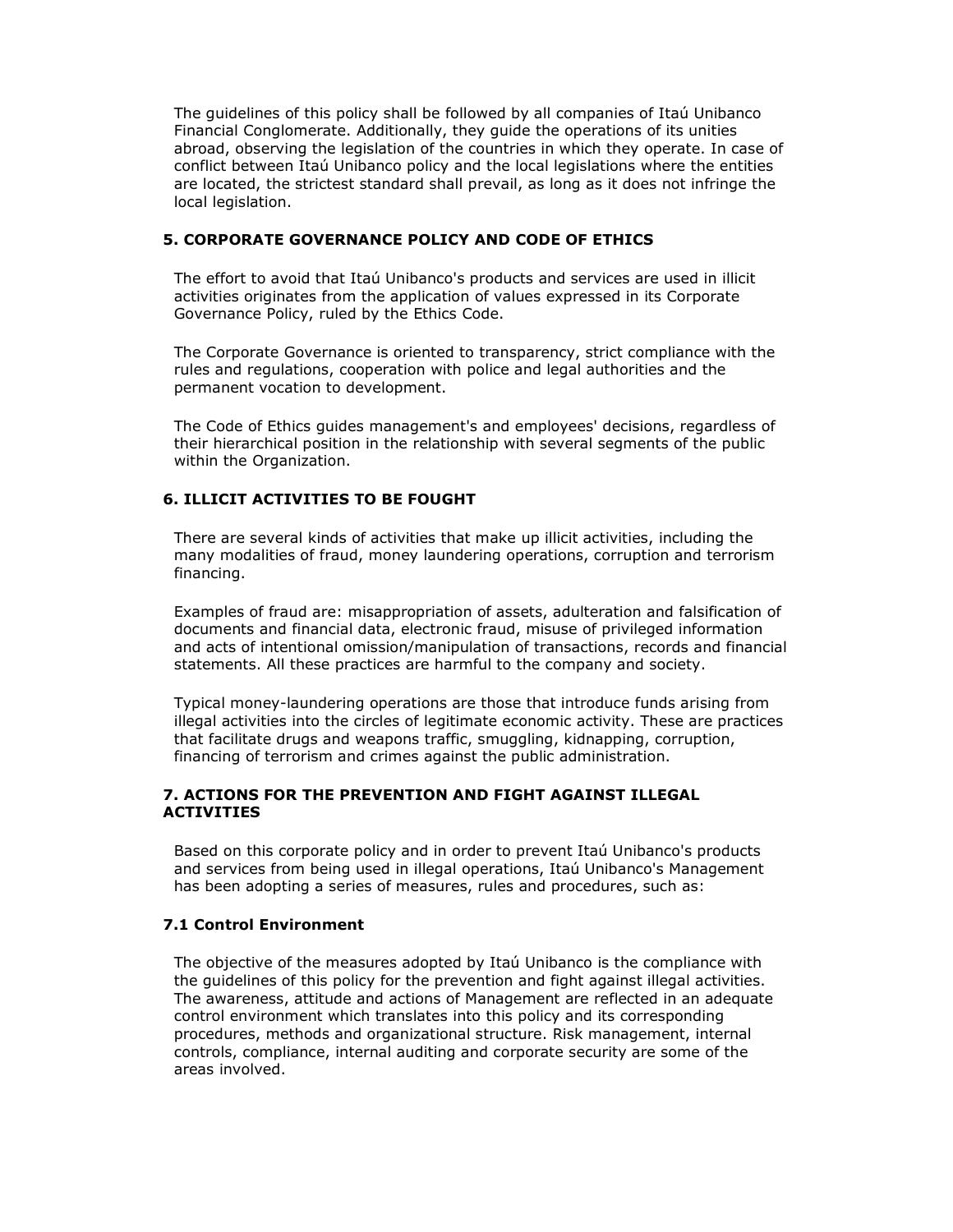### **7.2 Anti-Money Laundering and Counter-Terrorism Financing Program**

In order to facilitate compliance with the guidelines of this policy, Itaú Unibanco has established a program for prevention and fighting against money laundering, corruption and terrorism financing, which is comprised of:

a) Client Identification Process

Itaú Unibanco has established strict guidelines in the process of acceptance of its clients and counterparts, including domestic and international correspondents, with objective to preventing its use as a vehicle for accomplish illicit activities. It is not allowed the opening and maintenance of anonymous accounts and the relationship with Shell Banks.

Identification of Permanent Clients - the process of gathering information observes the determinations by regulatory agencies, including the identification of the Politically Exposed Persons - PEP and beneficial owners, obtaining revenue and net worth of natural persons, sales revenue of legal entities, in addition to obtaining information on the purpose and intended nature of the business relationship. The update of customers' records shall be in compliance with the verification tests conducted on an annual basis.

A permanent client is considered the one whose relationship is constant and long-lasting and for which the legislation in effect demands the gathering and update of records.

Identification of Eventual Clients - the client, owner or beneficiary of funds related of transaction or financial service is identified in case of operations that offer risk of money laundering or terrorism financing, in observance of the regulatory agencies' guidelines.

An eventual client is considered that one whose relationship is casual. The gathering of minimal information at the moment of the transaction may be required according to the risk of its use for money laundering or terrorism financing.

b) "Know Your Customer" - KYC

Itaú Unibanco develops a number of actions in order to know its permanent clients - their activities, characteristics and needs - and, in certain circumstances, to know eventual clients as well, by applying enhanced due diligence and approval at higher hierarchical level, based on the potential risks associated to illicit activities.

The more precise the information gathered and recorded at the beginning of the relationship is, the greater the capacity to identify risks of illicit activities will be and the greater the safety for clients who put their trust on Itaú Unibanco will be.

Itaú Unibanco promotes checking processes in order to confirm the information obtained, in such a way that the customers and beneficial owners are known.

c) "Know Your Employee" - KYE

Itaú Unibanco adopts strict criteria and procedures for selection and monitoring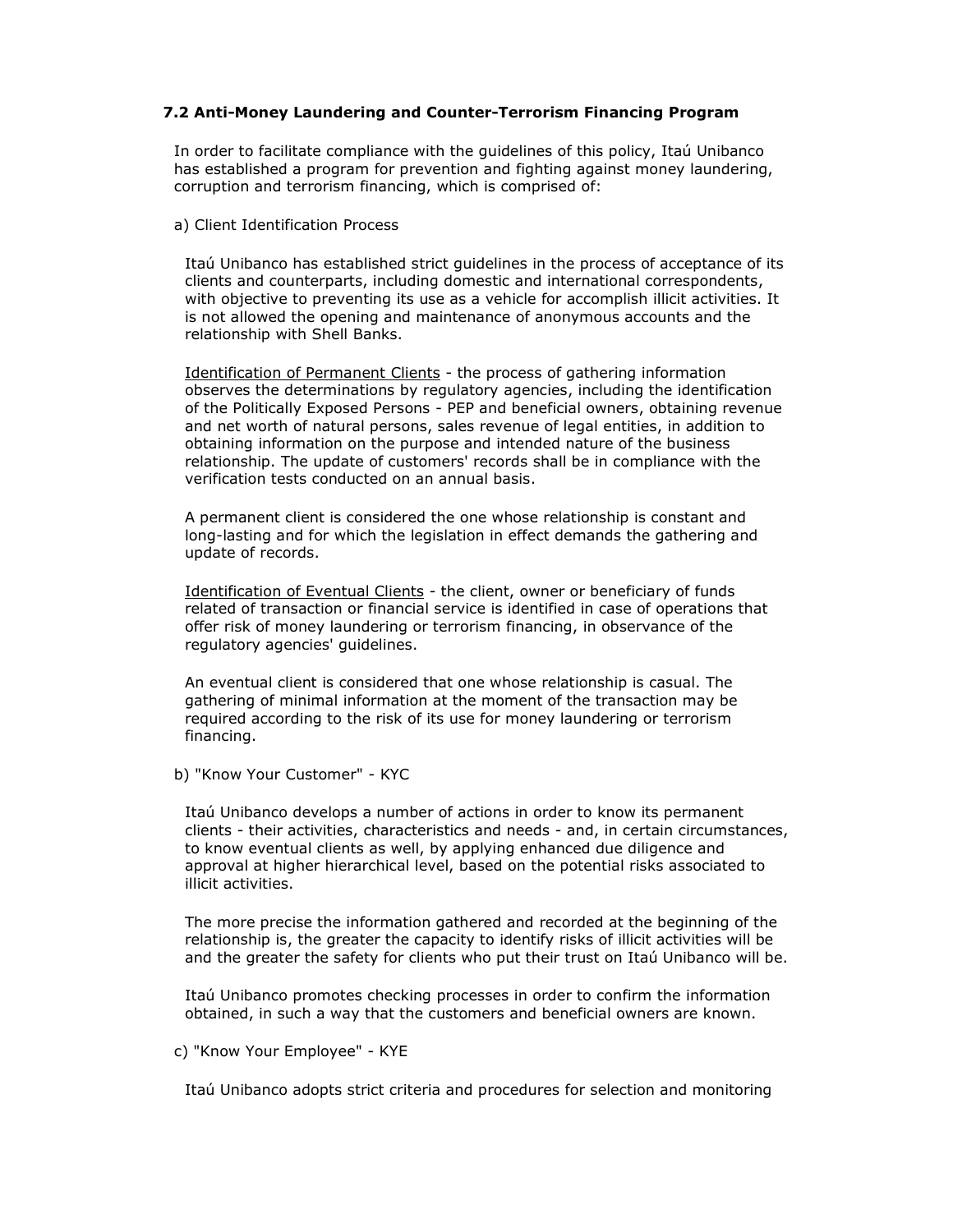of its employees' economic-financial situation.

d) Assessment of New Products and Services

Itaú Unibanco performs a previous assessment for new products and services from the perspective of prevention against illicit activities.

e) Transaction Monitoring

Itaú Unibanco maintains a routine of centralized and reinforced monitoring when the case requires special attention, which is performed by specialized professionals, aiming at identifying any suspicious situations and evidences of occurrence of any illicit activities. The monitoring considers the profile, the origin and destination of resources and the financial capacity of clients.

f) Communication to Regulatory Agencies

The proposals of operations and the situations containing evidences of money laundering and terrorism financing are reported in compliance with legal and regulatory determinations.

Communications in good faith do not generate any civil or administrative liability neither to Itaú Unibanco nor to its management and employees. In accordance with law, Itaú Unibanco refrains to provide information to the clients on possible communications made as a result of money laundering crime suspicions.

g) Training

Itaú Unibanco promotes the ongoing qualification of its employees aiming at expanding their understanding of the theme through seminars, internal discussions, e-learning courses, web-sites and campaigns of disclosure.

### **7.3 Maintenance and Keeping of Information and Records**

The information and records are kept in their original formats or in electronic files, following the terms and responsibilities established by the legislation in effect.

### **7.4 Analytical Procedures**

Itaú Unibanco analyzes and investigates occurrences and damages with aims at correcting and improving the internal processes.

### **7.5 Prevention and Fighting Accounting Fraud**

Itaú Unibanco adopts measures to safeguard the quality and completeness of its financial statements through internal controls, the work of the Internal and External Audit areas and the supervision of the Audit Committee.

### **7.6 Investment in Technology**

Itaú Unibanco systematically invests in the acquisition, development and maintenance of technologies and systems that contribute to the monitoring of transactions and identification of frauds and suspicious money-laundering activities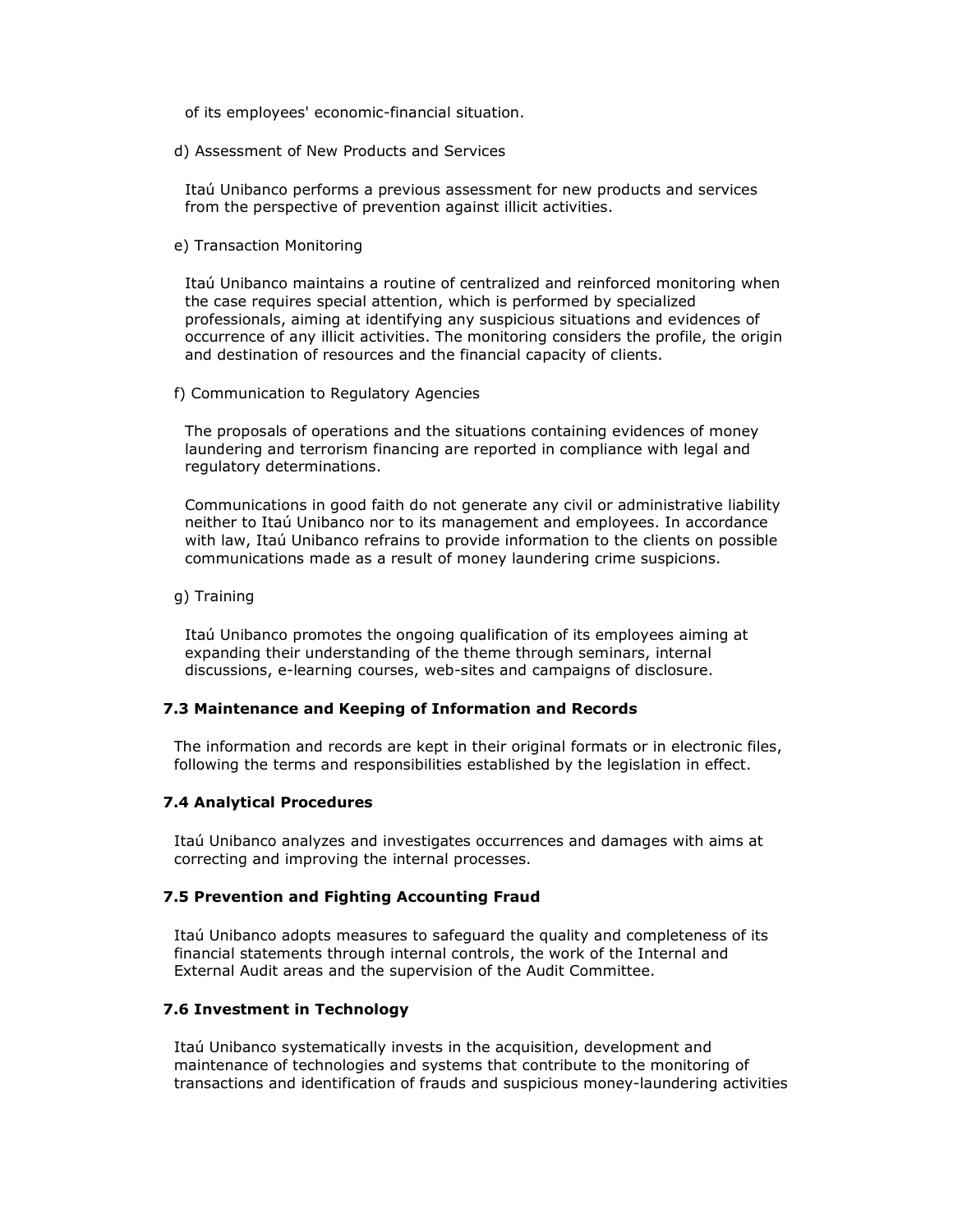and terrorism financing.

#### **7.7 Commitment and Responsibility of Management and Employees**

Itaú Unibanco seeks to ensure the involvement of its management and adherence by its staff. Therefore, it promotes the dissemination of the Organization's ethical values, practices strict employee recruitment and monitoring process, discloses prevention guidelines, maintains a team that is dedicated to the management and performance of preventive activities and promotes many training and refresher initiatives.

Responsibilities of hierarchical levels:

**Board of Directors** - approves this policy in accordance with the requirements of regulatory bodies.

**Audit and Operational Risk Management Senior Commission** - oversees the quality and effectiveness of the program to prevent and fight against illegal activities.

**Corporate Security** - defines, performs and supervises the guidelines of the program to prevent and fight against illegal activities at Itaú Unibanco. It is part of its responsibilities to communicate, to the competent bodies, the situations in which there is evidence of money laundering and terrorism financing.

**Legal Compliance** - monitors rules and regulations changes, as well as its adaptation together with business units.

**Domestic and Foreign Business Units** - implements sector policies observing the guidelines of this policy, and regulatory and legal aspects. The units are still responsible for the definition and maintenance of procedures and controls compatible with the complexity and risks associated to its operations.

The role assigned to the branches in the right identification of clients, in the beginning of the relationship, as well as the ongoing monitoring of his/her transactions must be highlighted.

Employees - responsible for recognizing and adhering to the Illicit Activities Prevention Program as well as for communicating, to his hierarchical superior, every suspicious operation or proposal.

The failure to comply with the legal and regulatory provisions may cause, to the management and employees, the sanctions provided in the legislation, which range from administrative to criminal penalties for money laundering and terrorism financing.

#### **7.8 Transparency in the Relationship with its Clients**

Itaú Unibanco's clients have access, through several channels, to their financial information, including the invested funds, contracted products and granted limits. With that, the client itself is a strong and active partner in the fight against fraud.

Itaú Unibanco also warns its clients, on a systematic basis, through relationship channels, regarding the possibility of frauds and the actions and cares that must